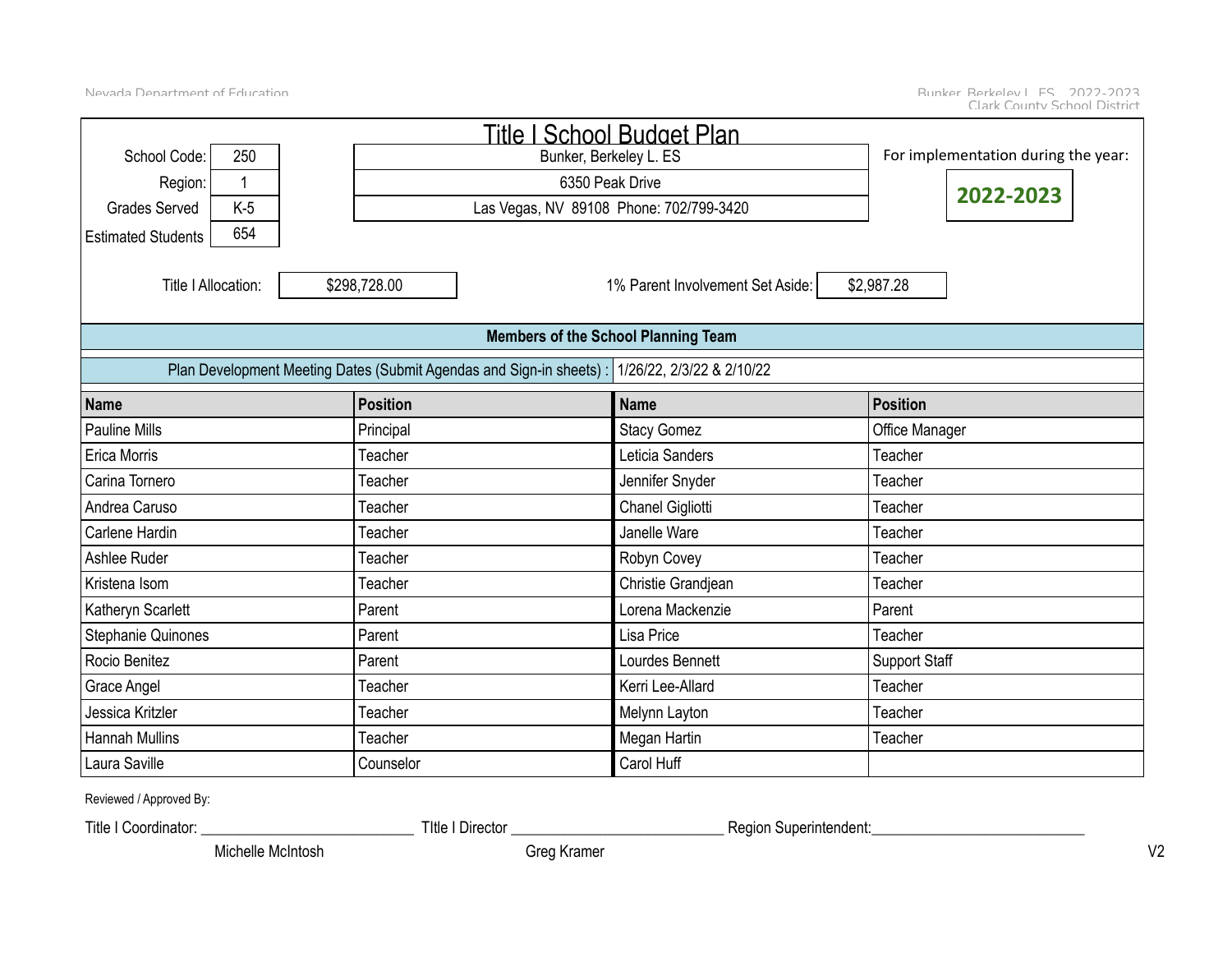Nevada Department of Education والمستعمل العالمية المستعمل المستعمل المستعمل المستعمل المستعمل المستعمل المستع<br>Clark County School District

#### Budget Narrative Summary

| Licensed Staffing (Class size reduction; Strategist) |                                               |                             |                                                                                                                                                                                                                                                                                                                                               |                  |              |                                   |           | <b>Title I Use Only</b>                                   |                                                                                                     | Title I Use Only                                                                                                                                                                                                                                                                                                                                                                                                                                                                              |
|------------------------------------------------------|-----------------------------------------------|-----------------------------|-----------------------------------------------------------------------------------------------------------------------------------------------------------------------------------------------------------------------------------------------------------------------------------------------------------------------------------------------|------------------|--------------|-----------------------------------|-----------|-----------------------------------------------------------|-----------------------------------------------------------------------------------------------------|-----------------------------------------------------------------------------------------------------------------------------------------------------------------------------------------------------------------------------------------------------------------------------------------------------------------------------------------------------------------------------------------------------------------------------------------------------------------------------------------------|
| Position, Expenditure,<br>or Activity                | Unit<br><b>Quantity</b><br><b>Description</b> | Price (each) Title I Budget | Description: Carefully choose the correct category and add as much<br>detail as necessary to explain how this pertains to your School<br><b>Performance Plan</b>                                                                                                                                                                              | ada STI<br>Goals | <b>SSALe</b> | Citation (no links,<br>text only) | a<br>Step | <b>Revision 1</b><br>Only: Update,<br>Delete or<br>Create | <b>Title I Notes</b>                                                                                | <b>Submitted Description</b>                                                                                                                                                                                                                                                                                                                                                                                                                                                                  |
| <b>Class Size Reduction</b><br>Teacher               | 4 staff                                       |                             | \$70,421.25   \$281,685.00   Class size reduction teachers; staffing positions will lower class sizes Goal 3: All 2   Mathis, W. J. (20 1.B<br>and decrease the student to teacher ratio which will allow for more<br>differentiation of instruction during the school day and for the<br>teacher to meet the specific needs of all students. |                  |              |                                   |           |                                                           | Madrid, Ciara CSR 3 (\$70,890);<br>Small, Tiffany CSR 4 (\$72,767);<br>Price, Lisa CSR 5 (\$70,890) | Allen, Samantha CSR 1 (\$67,138); Bunker, Berkley Elementary School (002-163) ~ Class Size Reduction<br>Teacher ~ Class size reduction teachers; staffing positions will lower<br>class sizes and decrease the student to teacher ratio which will<br>allow for more differentiation of instruction during the school day<br>and for the teacher to meet the specific needs of all students<br>Approx. 4 staff x \$70421.25 = \$281685, estimate used, actual costs<br>not to exceed \$281685 |
|                                                      |                                               |                             |                                                                                                                                                                                                                                                                                                                                               |                  |              |                                   |           |                                                           |                                                                                                     |                                                                                                                                                                                                                                                                                                                                                                                                                                                                                               |
|                                                      |                                               |                             |                                                                                                                                                                                                                                                                                                                                               |                  |              | <b>Total Licensed Staffing:</b>   |           | \$281,685.00                                              |                                                                                                     |                                                                                                                                                                                                                                                                                                                                                                                                                                                                                               |

| Paraprofessional Staffing (Teacher Family Assistant; Inst. Assistant.; CTT) |                                     |         |                             |                                                                                                                                                                        |                                         |  | Title I Use Only                                 |                            | Title I Use Only                                                                                                                                                                                                                                                                                                                |
|-----------------------------------------------------------------------------|-------------------------------------|---------|-----------------------------|------------------------------------------------------------------------------------------------------------------------------------------------------------------------|-----------------------------------------|--|--------------------------------------------------|----------------------------|---------------------------------------------------------------------------------------------------------------------------------------------------------------------------------------------------------------------------------------------------------------------------------------------------------------------------------|
| Position, Expenditure,<br>or Activity                                       | Unit<br>Tuale, Quantity Description |         | Price (each) Title I Budget | Description: Carefully choose the correct category and add as much<br>detail as necessary to explain how this pertains to your School<br><b>Performance Plan</b>       | Citation (no links,<br>text only)       |  | Revision 1<br><b>Formally:</b> Update,<br>Create | <b>Title I Notes</b>       | <b>Submitted Description</b>                                                                                                                                                                                                                                                                                                    |
| Certified Temporary<br>Tutor                                                | 650 hours                           | \$22.00 |                             | \$14,300.00 CTT; to provide targeted small-group instruction to students in<br>grades K-5 in the areas of math and ELA in an effort to improve<br>student achievement. | Goal 3: All 3 Dietrichson, J., B 1.B    |  |                                                  | Recommended: Phillip Cohen | Bunker, Berkley Elementary School (002-163) ~ Certified Temporary<br>Tutor ~ CTT; to provide targeted small-group instruction to<br>students in grades K-5 in the areas of math and ELA in an effort to<br>improve student achievement Approx. 650 hours x \$22 = \$14300,<br>estimate used, actual costs not to exceed \$14300 |
|                                                                             |                                     |         |                             |                                                                                                                                                                        |                                         |  |                                                  |                            |                                                                                                                                                                                                                                                                                                                                 |
|                                                                             |                                     |         |                             |                                                                                                                                                                        | <b>Total Paraprofessional Staffing:</b> |  | \$14,300.00                                      |                            |                                                                                                                                                                                                                                                                                                                                 |

| Other Salaries (Tutoring; Extra Duty; Site Liaison; Prep Buyout; Substitutes) |  |                             |                                                                                                                                                                  |                    |          |                                            |                  | Title I Use Only                                   |                      | Title I Use Only             |
|-------------------------------------------------------------------------------|--|-----------------------------|------------------------------------------------------------------------------------------------------------------------------------------------------------------|--------------------|----------|--------------------------------------------|------------------|----------------------------------------------------|----------------------|------------------------------|
| Position, Expenditure, Quantity Description Price                             |  | Price (each) Title I Budget | Description: Carefully choose the correct category and add as much<br>detail as necessary to explain how this pertains to your School<br><b>Performance Plan</b> | 'ত ভ<br>ada<br>Goa | SSA<br>m | <b>P</b> Citation (no links.<br>text only) | soal &<br>Step(s | Revision 1<br>Only: Update,<br>Delete or<br>Create | <b>Title I Notes</b> | <b>Submitted Description</b> |
|                                                                               |  |                             |                                                                                                                                                                  |                    |          |                                            |                  |                                                    |                      |                              |
|                                                                               |  |                             |                                                                                                                                                                  |                    |          |                                            |                  |                                                    |                      |                              |
|                                                                               |  |                             |                                                                                                                                                                  |                    |          |                                            |                  |                                                    |                      |                              |
|                                                                               |  |                             |                                                                                                                                                                  |                    |          |                                            |                  |                                                    |                      |                              |
|                                                                               |  |                             |                                                                                                                                                                  |                    |          |                                            |                  |                                                    |                      |                              |
|                                                                               |  |                             |                                                                                                                                                                  |                    |          | <b>Total Other Salaries:</b>               |                  | \$0.00                                             |                      |                              |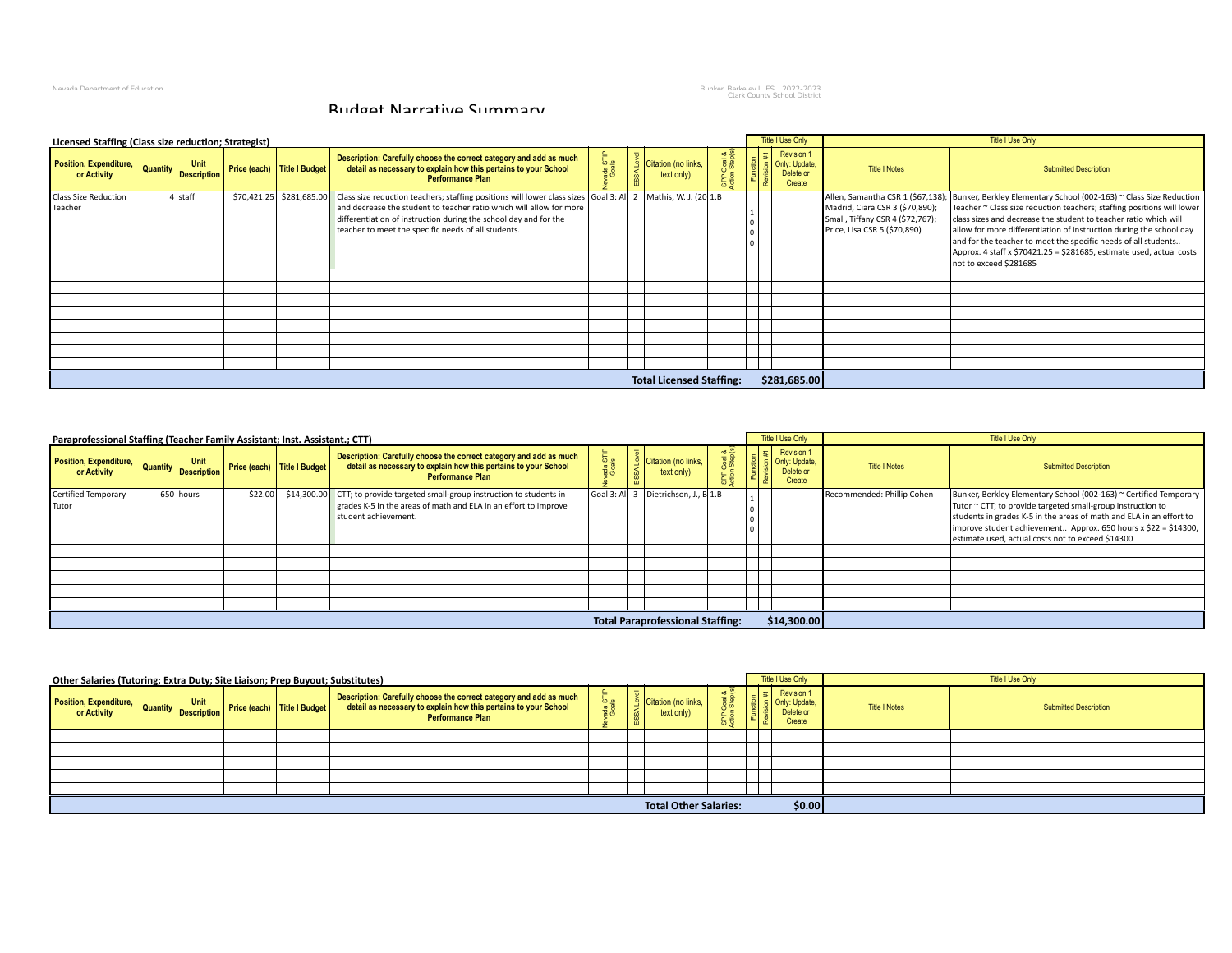Nevada Department of Education والمستحدث العربية المستحدثة المستحدثة المستحدثة المستحدثة المستحدثة المستحدثة ال<br>Clark County School District

#### Budget Narrative Summary

| Materials, Technology, and Services         |                 |                            |                             |                                                                                                                                                                                      |            |                                                    |       | <b>Title I Use Only</b>                                  |                            | Title I Use Only                                                                                                                                                                                                                                                                                                                                                                                                                                                     |
|---------------------------------------------|-----------------|----------------------------|-----------------------------|--------------------------------------------------------------------------------------------------------------------------------------------------------------------------------------|------------|----------------------------------------------------|-------|----------------------------------------------------------|----------------------------|----------------------------------------------------------------------------------------------------------------------------------------------------------------------------------------------------------------------------------------------------------------------------------------------------------------------------------------------------------------------------------------------------------------------------------------------------------------------|
| Position, Expenditure,<br>or Activity       | <b>Quantity</b> | Unit<br><b>Description</b> | Price (each) Title I Budget | Description: Carefully choose the correct category and add as much<br>detail as necessary to explain how this pertains to your School<br>Performance Plan                            | a sa<br>as | Citation (no links.<br>text only)                  |       | <b>Revision 1</b><br>Only: Update<br>Delete or<br>Create | <b>Title I Notes</b>       | <b>Submitted Description</b>                                                                                                                                                                                                                                                                                                                                                                                                                                         |
| Technology Supplies -<br>Instructional      |                 | 14 devices                 | \$115.54                    | $$1,622.24$ Toners; used for printing instructional materials for students and<br>student data reports which as used by teachers for data-driven<br>lesson/intervention planning.    |            | Goal 3: All 3   Kane, T., Owen, 41.B               |       |                                                          | on-file.                   | SAP 127869 (2); SAP 127871 (2); Bunker, Berkley Elementary School (002-163) ~ Technology<br>SAP 127870 (2); SAP 127872 (2); Supplies - Instructional ~ Toners; used for printing instructional<br>SAP 127172 (6) - sample SAP cart   materials for students and student data reports which as used by<br>teachers for data-driven lesson/intervention planning Approx. 14<br>devices x $$115.54 = $1617.56$ , estimate used, actual costs not to<br>exceed \$1622.24 |
| Supplies / Materials -<br>Instructional     |                 | 18 packs                   | \$2.77                      | \$49.86 Glue Sticks; used by students to complete standards-based<br>instructional activities and project-based learning activities.                                                 |            | Goal 3: All $\overline{3}$   Kane, T., Owen, A 1.B |       |                                                          | - sample SAP cart on-file. | SAP 101468 (3); SAP 368193 (13) Bunker, Berkley Elementary School (002-163) ~ Supplies / Materials<br>- Instructional ~ Glue Sticks; used by students to complete<br>standards-based instructional activities and project-based learning<br>activities Approx. 18 packs x $$2.77 = $49.86$ , estimate used, actual<br>costs not to exceed \$49.86                                                                                                                    |
| <b>Technology Supplies</b><br>Instructional |                 | 10 devices                 | \$107.09                    | \$1,070.90 Projector bulbs; projectors are used to display instructional<br>presentations which is critical for engaging students and allowing<br>students to access lesson content. |            | Goal 3: All 3   Kane, T., Owen, A 1.B              | l o I |                                                          | quote on-file              | Bunker, Berkley Elementary School (002-163) ~ Technology<br>Supplies - Instructional ~ Projector bulbs; projectors are used to<br>display instructional presentations which is critical for engaging<br>students and allowing students to access lesson content Approx.<br>10 devices x \$107.09 = \$1070.9, estimate used, actual costs not to<br>exceed \$1070.9                                                                                                   |
|                                             |                 |                            |                             |                                                                                                                                                                                      |            |                                                    |       |                                                          |                            |                                                                                                                                                                                                                                                                                                                                                                                                                                                                      |
|                                             |                 |                            |                             |                                                                                                                                                                                      |            |                                                    |       |                                                          |                            |                                                                                                                                                                                                                                                                                                                                                                                                                                                                      |
|                                             |                 |                            |                             |                                                                                                                                                                                      |            |                                                    |       |                                                          |                            |                                                                                                                                                                                                                                                                                                                                                                                                                                                                      |
|                                             |                 |                            |                             |                                                                                                                                                                                      |            |                                                    |       |                                                          |                            |                                                                                                                                                                                                                                                                                                                                                                                                                                                                      |
|                                             |                 |                            |                             |                                                                                                                                                                                      |            |                                                    |       |                                                          |                            |                                                                                                                                                                                                                                                                                                                                                                                                                                                                      |
|                                             |                 |                            |                             |                                                                                                                                                                                      |            |                                                    |       |                                                          |                            |                                                                                                                                                                                                                                                                                                                                                                                                                                                                      |
|                                             |                 |                            |                             |                                                                                                                                                                                      |            |                                                    |       |                                                          |                            |                                                                                                                                                                                                                                                                                                                                                                                                                                                                      |
|                                             |                 |                            |                             |                                                                                                                                                                                      |            |                                                    |       |                                                          |                            |                                                                                                                                                                                                                                                                                                                                                                                                                                                                      |
|                                             |                 |                            |                             |                                                                                                                                                                                      |            |                                                    |       |                                                          |                            |                                                                                                                                                                                                                                                                                                                                                                                                                                                                      |
|                                             |                 |                            |                             |                                                                                                                                                                                      |            |                                                    |       |                                                          |                            |                                                                                                                                                                                                                                                                                                                                                                                                                                                                      |
|                                             |                 |                            |                             |                                                                                                                                                                                      |            |                                                    |       |                                                          |                            |                                                                                                                                                                                                                                                                                                                                                                                                                                                                      |
|                                             |                 |                            |                             |                                                                                                                                                                                      |            |                                                    |       |                                                          |                            |                                                                                                                                                                                                                                                                                                                                                                                                                                                                      |
|                                             |                 |                            |                             |                                                                                                                                                                                      |            | <b>Total Supplies, Equipment, and Services:</b>    |       | \$2,743.00                                               |                            |                                                                                                                                                                                                                                                                                                                                                                                                                                                                      |

| Parent Involvement Additional Funds                   |  |                             |                                                                                                                                                                  |                      |                                                   |  | <b>Title I Use Only</b>                                  |                      | Title I Use Only             |
|-------------------------------------------------------|--|-----------------------------|------------------------------------------------------------------------------------------------------------------------------------------------------------------|----------------------|---------------------------------------------------|--|----------------------------------------------------------|----------------------|------------------------------|
| Position, Expenditure, Quantity Description Price in- |  | Price (each) Title I Budget | Description: Carefully choose the correct category and add as much<br>detail as necessary to explain how this pertains to your School<br><b>Performance Plan</b> | $\sim$ $\sim$<br>7 ద | Citation (no links.<br>text only)                 |  | <b>Revision 1</b><br>Only: Update<br>Delete or<br>Create | <b>Title I Notes</b> | <b>Submitted Description</b> |
|                                                       |  |                             |                                                                                                                                                                  |                      |                                                   |  |                                                          |                      |                              |
|                                                       |  |                             |                                                                                                                                                                  |                      |                                                   |  |                                                          |                      |                              |
|                                                       |  |                             |                                                                                                                                                                  |                      |                                                   |  |                                                          |                      |                              |
|                                                       |  |                             |                                                                                                                                                                  |                      |                                                   |  |                                                          |                      |                              |
|                                                       |  |                             |                                                                                                                                                                  |                      |                                                   |  |                                                          |                      |                              |
|                                                       |  |                             |                                                                                                                                                                  |                      | <b>Total Parent Involvement Additional Funds:</b> |  | \$0.00                                                   |                      |                              |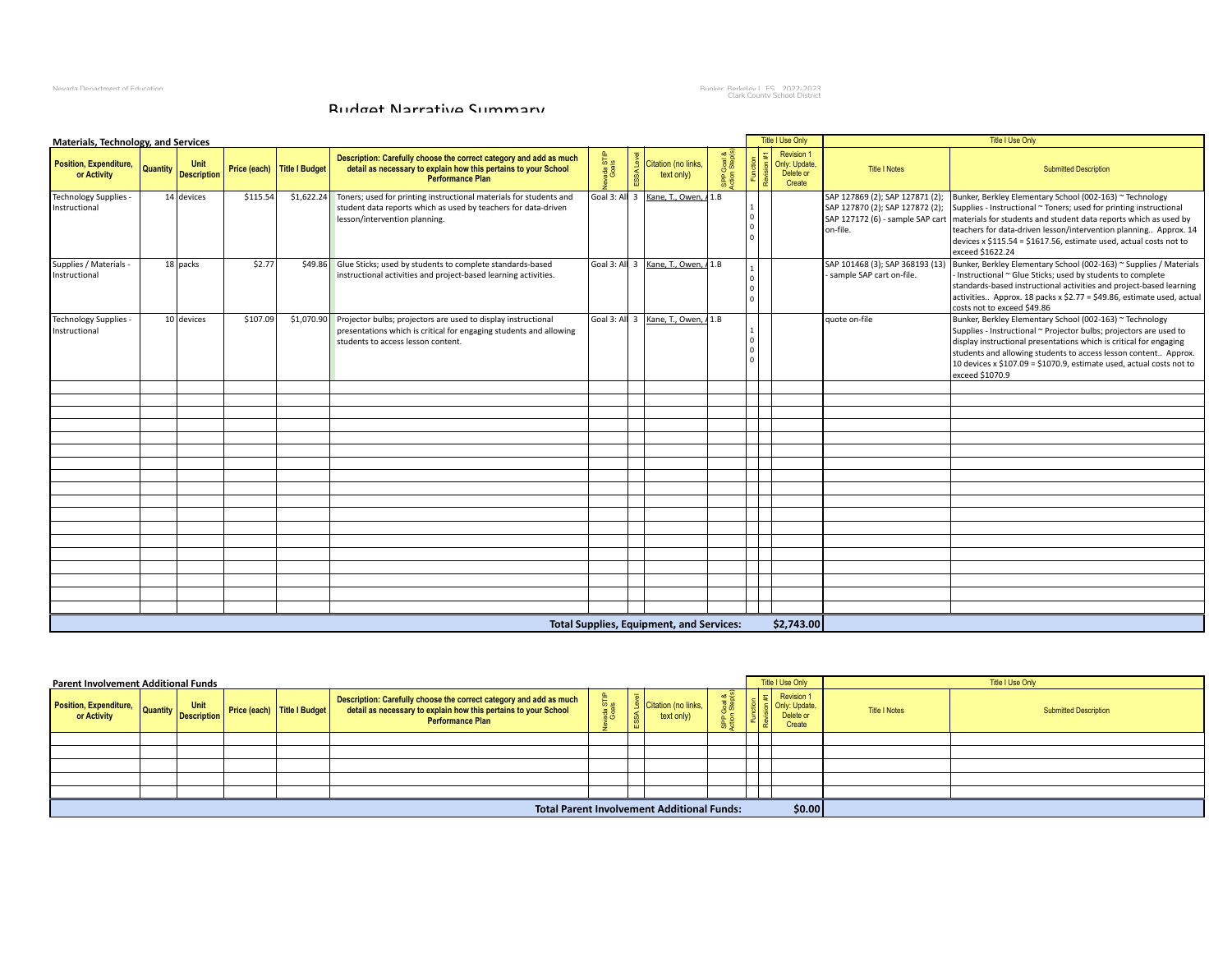Nevada Department of Education والمستحدث العربية المستحدثة المستحدثة المستحدثة المستحدثة المستحدثة المستحدثة ال<br>Clark County School District

#### Budget Narrative Summary

| Revision 1<br>Description: Carefully choose the correct category and add as much<br><b>Position, Expenditure,</b><br>Citation (no links.<br>Only: Update.<br>Sepe<br>Goals<br>Quantity<br>Price (each) Title I Budget<br>detail as necessary to explain how this pertains to your School<br><b>Title I Notes</b><br><b>Submitted Description</b><br>Delete or<br>or Activity<br><b>Description</b><br>text only)<br><b>Performance Plan</b><br>Create<br>\$1,367.82<br>\$1,367.82<br>Goal 6: All 2 Castro, M., Expó: 3.B<br>1 pallet<br>Paper; to print the home/school communication documents in an<br>SAP 123639<br>Bunker, Berkley Elementary School (002-163) ~ Supplies/Materials<br>Supplies/Materials<br>PISA<br>effort to strengthen that relationship to get parents and families<br>- PISA ~ Paper; to print the home/school communication<br>more involved.<br>documents in an effort to strengthen that relationship to get<br>parents and families more involved Approx. 1 pallet x \$1367.82 =<br>\$1367.82, estimate used, actual costs not to exceed \$1367.82<br>Supplies/Materials<br>26 cases<br>\$38.80<br>\$1,008.80<br>Goal 6: All 2 Castro, M., Expó: 3.B<br>SAP 123616 (7); SAP 123612 (7);<br>Bunker, Berkley Elementary School (002-163) ~ Supplies/Materials<br>Paper, assorted colors; to print the home/school communication<br>documents in an effort to strengthen that relationship to get<br>SAP 123611 (7); SAP 123614 (5)<br>PISA ~ Paper, assorted colors; to print the home/school<br>PISA<br>parents and families more involved.<br>communication documents in an effort to strengthen that<br>relationship to get parents and families more involved Approx. 26<br>cases x \$38.8 = \$1008.8, estimate used, actual costs not to exceed<br>\$1008.8<br>\$10.30<br>Goal 6: All 2 Castro, M., Expó: 3.B<br>SAP 124597<br>Bunker, Berkley Elementary School (002-163) ~ Supplies/Materials<br>Supplies/Materials<br>10 reams<br>\$103.00 Card Stock (white); for use by parents and family members<br>PISA<br>attending trainings in the Parent Center or online virtually. Used to<br>- PISA ~ Card Stock (white); for use by parents and family members<br>run off flash cards and/or activity cards to reinforce essential math<br>attending trainings in the Parent Center or online virtually. Used to<br>run off flash cards and/or activity cards to reinforce essential math<br>and ELA skills to increase mastery<br>and ELA skills to increase mastery. Approx. 10 reams x \$10.3 =<br>\$103, estimate used, actual costs not to exceed \$103<br>\$32.00<br>Goal 6: All 2 Castro, M., Expó: 3.B<br>Supplies/Materials<br>\$160.00 Laminating Film; used to protect flash cards and activity cards that<br>SAP 128010<br>Bunker, Berkley Elementary School (002-163) ~ Supplies/Materials<br>5 units<br>are run off by making them more durable and longer lasting for<br>PISA<br>- PISA ~ Laminating Film; used to protect flash cards and activity<br>more use at home.<br>cards that are run off by making them more durable and longer<br>lasting for more use at home Approx. 5 units x \$32 = \$160,<br>estimate used, actual costs not to exceed \$160<br>Supplies/Materials<br>\$19.24<br>\$38.48 Laminating pouches; used to protect flash cards and activity cards<br>Goal 6: All 2 Castro, M., Expó: 3.B<br>SAP 3905053<br>Bunker, Berkley Elementary School (002-163) ~ Supplies/Materials<br>2 packs<br>that are run off by making them more durable and longer lasting<br>- PISA ~ Laminating pouches; used to protect flash cards and<br>PISA<br>for more use at home.<br>activity cards that are run off by making them more durable and<br>longer lasting for more use at home Approx. 2 packs x \$19.24 =<br>\$38.48, estimate used, actual costs not to exceed \$38.48<br>Goal 6: All 2 Castro, M., Expó: 3.B<br>SAP 1394803, manila file folders<br>Supplies/Materials<br>10 boxes<br>\$6.04<br>\$60.40 Folders (file); to be used by parents and family members who are<br>Bunker, Berkley Elementary School (002-163) ~ Supplies/Materials<br>PISA<br>attending trainings in the Parent Center for storage of game pieces,<br>PISA ~ Folders (file); to be used by parents and family members<br>manipulatives, activity cards, and handouts relating to math and<br>who are attending trainings in the Parent Center for storage of<br>ELA skills and standards for use at home with their child.<br>game pieces, manipulatives, activity cards, and handouts relating to<br>math and ELA skills and standards for use at home with their child<br>Approx. 10 boxes x $$6.04 = $60.4$ , estimate used, actual costs not<br>to exceed \$60.4<br>Supplies/Materials<br>10 units<br>\$5.59<br>\$55.90 Sheet protectors; to be used by parents and family members who<br>Goal 6: All 2 Castro, M., Expó: 3.B<br>SAP 498761<br>Bunker, Berkley Elementary School (002-163) ~ Supplies/Materials<br>PISA<br>are attending trainings in the Parent Center for storage of game<br>PISA ~ Sheet protectors; to be used by parents and family<br>pieces, manipulatives, activity cards, and handouts relating to math<br>members who are attending trainings in the Parent Center for<br>and ELA skills and standards for use at home with their child.<br>storage of game pieces, manipulatives, activity cards, and handouts<br>relating to math and ELA skills and standards for use at home with<br>their child Approx. 10 units x $$5.59 = $55.9$ , estimate used, actual<br>costs not to exceed \$55.9<br>Goal 6: All 2 Castro, M., Expó: 3.B<br>SAP SCD108103<br>Supplies/Materials<br>4 units<br>\$3.71<br>\$14.84 Border, Bulletin Board; used for bulletin board in Parent Center<br>Bunker, Berkley Elementary School (002-163) ~ Supplies/Materials<br>PISA<br>providing tips for parents and information about upcoming<br>- PISA ~ Border, Bulletin Board; used for bulletin board in Parent<br>parent/family trainings in an effort to improve parent/family<br>Center providing tips for parents and information about upcoming<br>engagement.<br>parent/family trainings in an effort to improve parent/family<br>engagement Approx. 4 units x \$3.71 = \$14.84, estimate used,<br>actual costs not to exceed \$14.84<br>\$22.25<br>Goal 6: All 2 Castro, M., Expó: 3.B<br>SAP RR731 (qty. 2 x \$20.45); SAP<br>Supplies/Materials<br>8 units<br>\$178.04 Alphabet beads, alphabet stickers, and magnets; to be used by<br>Bunker, Berkley Elementary School (002-163) ~ Supplies/Materials<br>PISA<br>parents and family members who are attending trainings in the<br>DD939 (qty. 2 x \$27.89); SAP<br>PISA ~ Alphabet beads, alphabet stickers, and magnets; to be used<br>FF491 (qty. 4 x \$18.59)<br>Parent Center; materials are for "make-it, take-it" activities that will<br>by parents and family members who are attending trainings in the<br>allow parents/families to have materials to better support student<br>Parent Center; materials are for "make-it, take-it" activities that will<br>learning at home.<br>allow parents/families to have materials to better support student<br>learning at home Approx. 8 units x \$22.25 = \$178, estimate used,<br>actual costs not to exceed \$178.04 | Parent Involvement - Set Aside |  |  |  |  | <b>Title I Use Only</b> | <b>Title I Use Only</b> |
|----------------------------------------------------------------------------------------------------------------------------------------------------------------------------------------------------------------------------------------------------------------------------------------------------------------------------------------------------------------------------------------------------------------------------------------------------------------------------------------------------------------------------------------------------------------------------------------------------------------------------------------------------------------------------------------------------------------------------------------------------------------------------------------------------------------------------------------------------------------------------------------------------------------------------------------------------------------------------------------------------------------------------------------------------------------------------------------------------------------------------------------------------------------------------------------------------------------------------------------------------------------------------------------------------------------------------------------------------------------------------------------------------------------------------------------------------------------------------------------------------------------------------------------------------------------------------------------------------------------------------------------------------------------------------------------------------------------------------------------------------------------------------------------------------------------------------------------------------------------------------------------------------------------------------------------------------------------------------------------------------------------------------------------------------------------------------------------------------------------------------------------------------------------------------------------------------------------------------------------------------------------------------------------------------------------------------------------------------------------------------------------------------------------------------------------------------------------------------------------------------------------------------------------------------------------------------------------------------------------------------------------------------------------------------------------------------------------------------------------------------------------------------------------------------------------------------------------------------------------------------------------------------------------------------------------------------------------------------------------------------------------------------------------------------------------------------------------------------------------------------------------------------------------------------------------------------------------------------------------------------------------------------------------------------------------------------------------------------------------------------------------------------------------------------------------------------------------------------------------------------------------------------------------------------------------------------------------------------------------------------------------------------------------------------------------------------------------------------------------------------------------------------------------------------------------------------------------------------------------------------------------------------------------------------------------------------------------------------------------------------------------------------------------------------------------------------------------------------------------------------------------------------------------------------------------------------------------------------------------------------------------------------------------------------------------------------------------------------------------------------------------------------------------------------------------------------------------------------------------------------------------------------------------------------------------------------------------------------------------------------------------------------------------------------------------------------------------------------------------------------------------------------------------------------------------------------------------------------------------------------------------------------------------------------------------------------------------------------------------------------------------------------------------------------------------------------------------------------------------------------------------------------------------------------------------------------------------------------------------------------------------------------------------------------------------------------------------------------------------------------------------------------------------------------------------------------------------------------------------------------------------------------------------------------------------------------------------------------------------------------------------------------------------------------------------------------------------------------------------------------------------------------------------------------------------------------------------------------------------------------------------------------------------------------------------------------------------------------------------------------------------------------------------------------------------------------------------------------------------------------------------------------------------------------------------------------------------------------------------------------------------------------------------------------------------------------------------------------------------------------------------------------------------------------------------------------------------------------------------------------------------------------------------------------------------------------------------------------------------------------------------------------------------------------------------------------------------------------------------------------------------------------------------------------------------------------------------------------------------------------------------------------------------------------------------------------------------------------------------------------------------------------------------------------------------------------------------------------------------------------------------------------------------------------------------------------------------------------------------------------------------------------------------------|--------------------------------|--|--|--|--|-------------------------|-------------------------|
|                                                                                                                                                                                                                                                                                                                                                                                                                                                                                                                                                                                                                                                                                                                                                                                                                                                                                                                                                                                                                                                                                                                                                                                                                                                                                                                                                                                                                                                                                                                                                                                                                                                                                                                                                                                                                                                                                                                                                                                                                                                                                                                                                                                                                                                                                                                                                                                                                                                                                                                                                                                                                                                                                                                                                                                                                                                                                                                                                                                                                                                                                                                                                                                                                                                                                                                                                                                                                                                                                                                                                                                                                                                                                                                                                                                                                                                                                                                                                                                                                                                                                                                                                                                                                                                                                                                                                                                                                                                                                                                                                                                                                                                                                                                                                                                                                                                                                                                                                                                                                                                                                                                                                                                                                                                                                                                                                                                                                                                                                                                                                                                                                                                                                                                                                                                                                                                                                                                                                                                                                                                                                                                                                                                                                                                                                                                                                                                                                                                                                                                                                                                                                                                                                                                                                                                                                                                                                                                                                                                                                                                                                                                                                                                                                                                                                              |                                |  |  |  |  |                         |                         |
|                                                                                                                                                                                                                                                                                                                                                                                                                                                                                                                                                                                                                                                                                                                                                                                                                                                                                                                                                                                                                                                                                                                                                                                                                                                                                                                                                                                                                                                                                                                                                                                                                                                                                                                                                                                                                                                                                                                                                                                                                                                                                                                                                                                                                                                                                                                                                                                                                                                                                                                                                                                                                                                                                                                                                                                                                                                                                                                                                                                                                                                                                                                                                                                                                                                                                                                                                                                                                                                                                                                                                                                                                                                                                                                                                                                                                                                                                                                                                                                                                                                                                                                                                                                                                                                                                                                                                                                                                                                                                                                                                                                                                                                                                                                                                                                                                                                                                                                                                                                                                                                                                                                                                                                                                                                                                                                                                                                                                                                                                                                                                                                                                                                                                                                                                                                                                                                                                                                                                                                                                                                                                                                                                                                                                                                                                                                                                                                                                                                                                                                                                                                                                                                                                                                                                                                                                                                                                                                                                                                                                                                                                                                                                                                                                                                                                              |                                |  |  |  |  |                         |                         |
|                                                                                                                                                                                                                                                                                                                                                                                                                                                                                                                                                                                                                                                                                                                                                                                                                                                                                                                                                                                                                                                                                                                                                                                                                                                                                                                                                                                                                                                                                                                                                                                                                                                                                                                                                                                                                                                                                                                                                                                                                                                                                                                                                                                                                                                                                                                                                                                                                                                                                                                                                                                                                                                                                                                                                                                                                                                                                                                                                                                                                                                                                                                                                                                                                                                                                                                                                                                                                                                                                                                                                                                                                                                                                                                                                                                                                                                                                                                                                                                                                                                                                                                                                                                                                                                                                                                                                                                                                                                                                                                                                                                                                                                                                                                                                                                                                                                                                                                                                                                                                                                                                                                                                                                                                                                                                                                                                                                                                                                                                                                                                                                                                                                                                                                                                                                                                                                                                                                                                                                                                                                                                                                                                                                                                                                                                                                                                                                                                                                                                                                                                                                                                                                                                                                                                                                                                                                                                                                                                                                                                                                                                                                                                                                                                                                                                              |                                |  |  |  |  |                         |                         |
|                                                                                                                                                                                                                                                                                                                                                                                                                                                                                                                                                                                                                                                                                                                                                                                                                                                                                                                                                                                                                                                                                                                                                                                                                                                                                                                                                                                                                                                                                                                                                                                                                                                                                                                                                                                                                                                                                                                                                                                                                                                                                                                                                                                                                                                                                                                                                                                                                                                                                                                                                                                                                                                                                                                                                                                                                                                                                                                                                                                                                                                                                                                                                                                                                                                                                                                                                                                                                                                                                                                                                                                                                                                                                                                                                                                                                                                                                                                                                                                                                                                                                                                                                                                                                                                                                                                                                                                                                                                                                                                                                                                                                                                                                                                                                                                                                                                                                                                                                                                                                                                                                                                                                                                                                                                                                                                                                                                                                                                                                                                                                                                                                                                                                                                                                                                                                                                                                                                                                                                                                                                                                                                                                                                                                                                                                                                                                                                                                                                                                                                                                                                                                                                                                                                                                                                                                                                                                                                                                                                                                                                                                                                                                                                                                                                                                              |                                |  |  |  |  |                         |                         |
|                                                                                                                                                                                                                                                                                                                                                                                                                                                                                                                                                                                                                                                                                                                                                                                                                                                                                                                                                                                                                                                                                                                                                                                                                                                                                                                                                                                                                                                                                                                                                                                                                                                                                                                                                                                                                                                                                                                                                                                                                                                                                                                                                                                                                                                                                                                                                                                                                                                                                                                                                                                                                                                                                                                                                                                                                                                                                                                                                                                                                                                                                                                                                                                                                                                                                                                                                                                                                                                                                                                                                                                                                                                                                                                                                                                                                                                                                                                                                                                                                                                                                                                                                                                                                                                                                                                                                                                                                                                                                                                                                                                                                                                                                                                                                                                                                                                                                                                                                                                                                                                                                                                                                                                                                                                                                                                                                                                                                                                                                                                                                                                                                                                                                                                                                                                                                                                                                                                                                                                                                                                                                                                                                                                                                                                                                                                                                                                                                                                                                                                                                                                                                                                                                                                                                                                                                                                                                                                                                                                                                                                                                                                                                                                                                                                                                              |                                |  |  |  |  |                         |                         |
|                                                                                                                                                                                                                                                                                                                                                                                                                                                                                                                                                                                                                                                                                                                                                                                                                                                                                                                                                                                                                                                                                                                                                                                                                                                                                                                                                                                                                                                                                                                                                                                                                                                                                                                                                                                                                                                                                                                                                                                                                                                                                                                                                                                                                                                                                                                                                                                                                                                                                                                                                                                                                                                                                                                                                                                                                                                                                                                                                                                                                                                                                                                                                                                                                                                                                                                                                                                                                                                                                                                                                                                                                                                                                                                                                                                                                                                                                                                                                                                                                                                                                                                                                                                                                                                                                                                                                                                                                                                                                                                                                                                                                                                                                                                                                                                                                                                                                                                                                                                                                                                                                                                                                                                                                                                                                                                                                                                                                                                                                                                                                                                                                                                                                                                                                                                                                                                                                                                                                                                                                                                                                                                                                                                                                                                                                                                                                                                                                                                                                                                                                                                                                                                                                                                                                                                                                                                                                                                                                                                                                                                                                                                                                                                                                                                                                              |                                |  |  |  |  |                         |                         |
|                                                                                                                                                                                                                                                                                                                                                                                                                                                                                                                                                                                                                                                                                                                                                                                                                                                                                                                                                                                                                                                                                                                                                                                                                                                                                                                                                                                                                                                                                                                                                                                                                                                                                                                                                                                                                                                                                                                                                                                                                                                                                                                                                                                                                                                                                                                                                                                                                                                                                                                                                                                                                                                                                                                                                                                                                                                                                                                                                                                                                                                                                                                                                                                                                                                                                                                                                                                                                                                                                                                                                                                                                                                                                                                                                                                                                                                                                                                                                                                                                                                                                                                                                                                                                                                                                                                                                                                                                                                                                                                                                                                                                                                                                                                                                                                                                                                                                                                                                                                                                                                                                                                                                                                                                                                                                                                                                                                                                                                                                                                                                                                                                                                                                                                                                                                                                                                                                                                                                                                                                                                                                                                                                                                                                                                                                                                                                                                                                                                                                                                                                                                                                                                                                                                                                                                                                                                                                                                                                                                                                                                                                                                                                                                                                                                                                              |                                |  |  |  |  |                         |                         |
|                                                                                                                                                                                                                                                                                                                                                                                                                                                                                                                                                                                                                                                                                                                                                                                                                                                                                                                                                                                                                                                                                                                                                                                                                                                                                                                                                                                                                                                                                                                                                                                                                                                                                                                                                                                                                                                                                                                                                                                                                                                                                                                                                                                                                                                                                                                                                                                                                                                                                                                                                                                                                                                                                                                                                                                                                                                                                                                                                                                                                                                                                                                                                                                                                                                                                                                                                                                                                                                                                                                                                                                                                                                                                                                                                                                                                                                                                                                                                                                                                                                                                                                                                                                                                                                                                                                                                                                                                                                                                                                                                                                                                                                                                                                                                                                                                                                                                                                                                                                                                                                                                                                                                                                                                                                                                                                                                                                                                                                                                                                                                                                                                                                                                                                                                                                                                                                                                                                                                                                                                                                                                                                                                                                                                                                                                                                                                                                                                                                                                                                                                                                                                                                                                                                                                                                                                                                                                                                                                                                                                                                                                                                                                                                                                                                                                              |                                |  |  |  |  |                         |                         |
|                                                                                                                                                                                                                                                                                                                                                                                                                                                                                                                                                                                                                                                                                                                                                                                                                                                                                                                                                                                                                                                                                                                                                                                                                                                                                                                                                                                                                                                                                                                                                                                                                                                                                                                                                                                                                                                                                                                                                                                                                                                                                                                                                                                                                                                                                                                                                                                                                                                                                                                                                                                                                                                                                                                                                                                                                                                                                                                                                                                                                                                                                                                                                                                                                                                                                                                                                                                                                                                                                                                                                                                                                                                                                                                                                                                                                                                                                                                                                                                                                                                                                                                                                                                                                                                                                                                                                                                                                                                                                                                                                                                                                                                                                                                                                                                                                                                                                                                                                                                                                                                                                                                                                                                                                                                                                                                                                                                                                                                                                                                                                                                                                                                                                                                                                                                                                                                                                                                                                                                                                                                                                                                                                                                                                                                                                                                                                                                                                                                                                                                                                                                                                                                                                                                                                                                                                                                                                                                                                                                                                                                                                                                                                                                                                                                                                              |                                |  |  |  |  |                         |                         |
|                                                                                                                                                                                                                                                                                                                                                                                                                                                                                                                                                                                                                                                                                                                                                                                                                                                                                                                                                                                                                                                                                                                                                                                                                                                                                                                                                                                                                                                                                                                                                                                                                                                                                                                                                                                                                                                                                                                                                                                                                                                                                                                                                                                                                                                                                                                                                                                                                                                                                                                                                                                                                                                                                                                                                                                                                                                                                                                                                                                                                                                                                                                                                                                                                                                                                                                                                                                                                                                                                                                                                                                                                                                                                                                                                                                                                                                                                                                                                                                                                                                                                                                                                                                                                                                                                                                                                                                                                                                                                                                                                                                                                                                                                                                                                                                                                                                                                                                                                                                                                                                                                                                                                                                                                                                                                                                                                                                                                                                                                                                                                                                                                                                                                                                                                                                                                                                                                                                                                                                                                                                                                                                                                                                                                                                                                                                                                                                                                                                                                                                                                                                                                                                                                                                                                                                                                                                                                                                                                                                                                                                                                                                                                                                                                                                                                              |                                |  |  |  |  |                         |                         |
|                                                                                                                                                                                                                                                                                                                                                                                                                                                                                                                                                                                                                                                                                                                                                                                                                                                                                                                                                                                                                                                                                                                                                                                                                                                                                                                                                                                                                                                                                                                                                                                                                                                                                                                                                                                                                                                                                                                                                                                                                                                                                                                                                                                                                                                                                                                                                                                                                                                                                                                                                                                                                                                                                                                                                                                                                                                                                                                                                                                                                                                                                                                                                                                                                                                                                                                                                                                                                                                                                                                                                                                                                                                                                                                                                                                                                                                                                                                                                                                                                                                                                                                                                                                                                                                                                                                                                                                                                                                                                                                                                                                                                                                                                                                                                                                                                                                                                                                                                                                                                                                                                                                                                                                                                                                                                                                                                                                                                                                                                                                                                                                                                                                                                                                                                                                                                                                                                                                                                                                                                                                                                                                                                                                                                                                                                                                                                                                                                                                                                                                                                                                                                                                                                                                                                                                                                                                                                                                                                                                                                                                                                                                                                                                                                                                                                              |                                |  |  |  |  |                         |                         |
|                                                                                                                                                                                                                                                                                                                                                                                                                                                                                                                                                                                                                                                                                                                                                                                                                                                                                                                                                                                                                                                                                                                                                                                                                                                                                                                                                                                                                                                                                                                                                                                                                                                                                                                                                                                                                                                                                                                                                                                                                                                                                                                                                                                                                                                                                                                                                                                                                                                                                                                                                                                                                                                                                                                                                                                                                                                                                                                                                                                                                                                                                                                                                                                                                                                                                                                                                                                                                                                                                                                                                                                                                                                                                                                                                                                                                                                                                                                                                                                                                                                                                                                                                                                                                                                                                                                                                                                                                                                                                                                                                                                                                                                                                                                                                                                                                                                                                                                                                                                                                                                                                                                                                                                                                                                                                                                                                                                                                                                                                                                                                                                                                                                                                                                                                                                                                                                                                                                                                                                                                                                                                                                                                                                                                                                                                                                                                                                                                                                                                                                                                                                                                                                                                                                                                                                                                                                                                                                                                                                                                                                                                                                                                                                                                                                                                              |                                |  |  |  |  |                         |                         |
|                                                                                                                                                                                                                                                                                                                                                                                                                                                                                                                                                                                                                                                                                                                                                                                                                                                                                                                                                                                                                                                                                                                                                                                                                                                                                                                                                                                                                                                                                                                                                                                                                                                                                                                                                                                                                                                                                                                                                                                                                                                                                                                                                                                                                                                                                                                                                                                                                                                                                                                                                                                                                                                                                                                                                                                                                                                                                                                                                                                                                                                                                                                                                                                                                                                                                                                                                                                                                                                                                                                                                                                                                                                                                                                                                                                                                                                                                                                                                                                                                                                                                                                                                                                                                                                                                                                                                                                                                                                                                                                                                                                                                                                                                                                                                                                                                                                                                                                                                                                                                                                                                                                                                                                                                                                                                                                                                                                                                                                                                                                                                                                                                                                                                                                                                                                                                                                                                                                                                                                                                                                                                                                                                                                                                                                                                                                                                                                                                                                                                                                                                                                                                                                                                                                                                                                                                                                                                                                                                                                                                                                                                                                                                                                                                                                                                              |                                |  |  |  |  |                         |                         |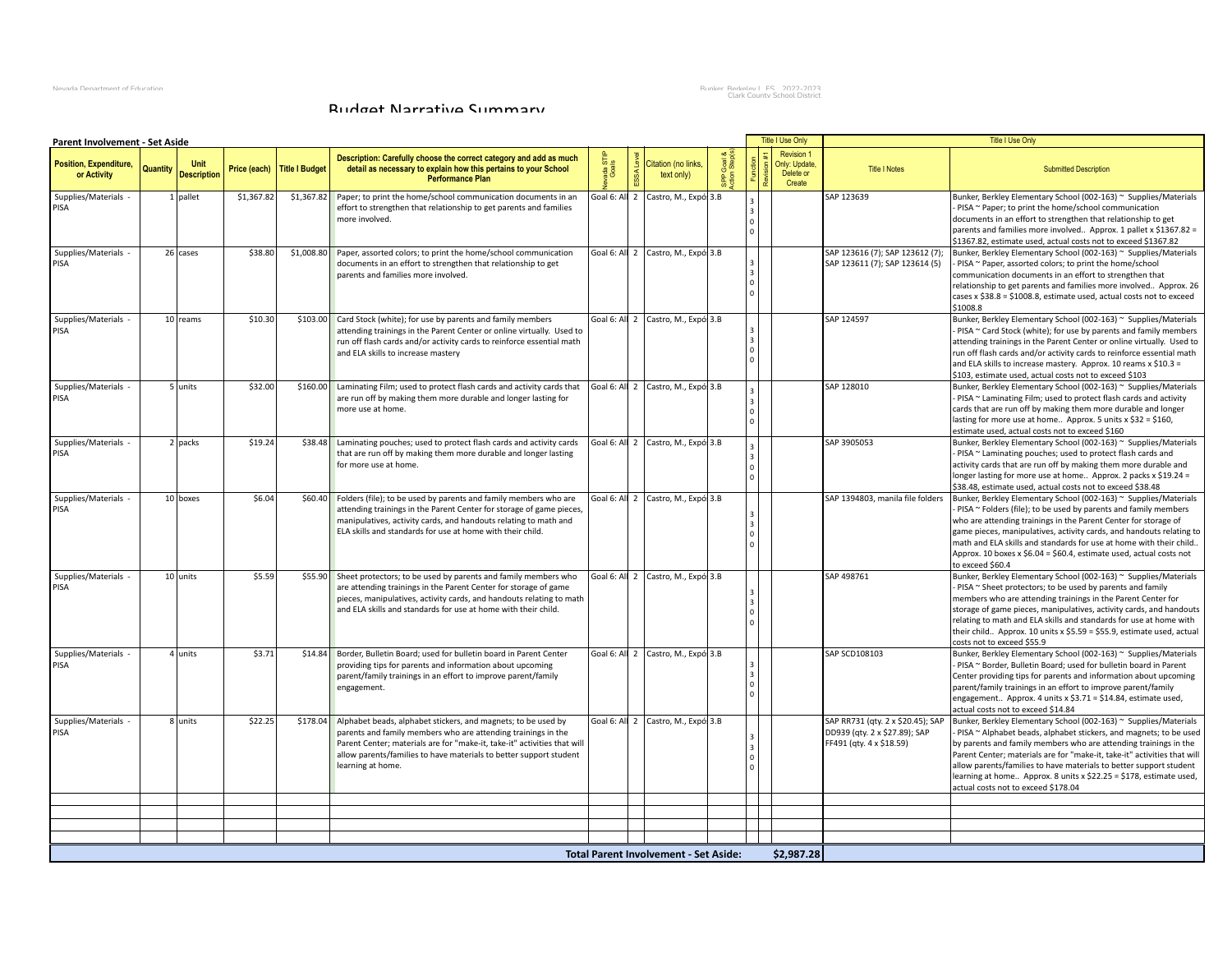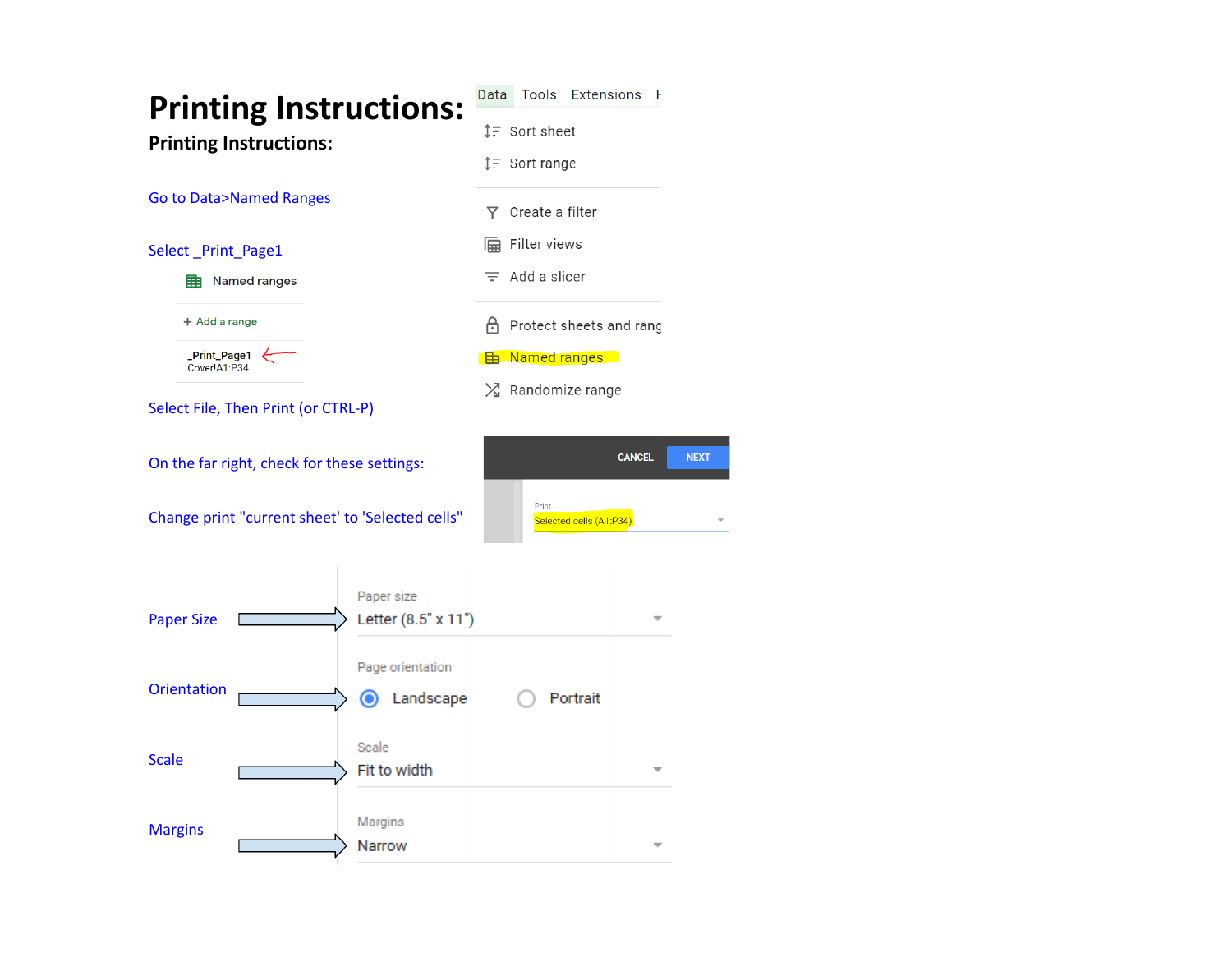Click "Next" on top right of page. This will download pdf which may be saved or printed.

**CANCEL NEXT** 

### **Continue Procedure for Pages 1,2,3,4 to print the full plan**

**\_Print\_Page1**<br>Cover!A1:P34

**\_Print\_Page2**<br>Salaries!A1:AC42

\_**Print\_Page3**<br>'Materials, Technology,<br>Parenting'!A1:AC41

\_**Print\_Page4**<br>PISA!A1:AC30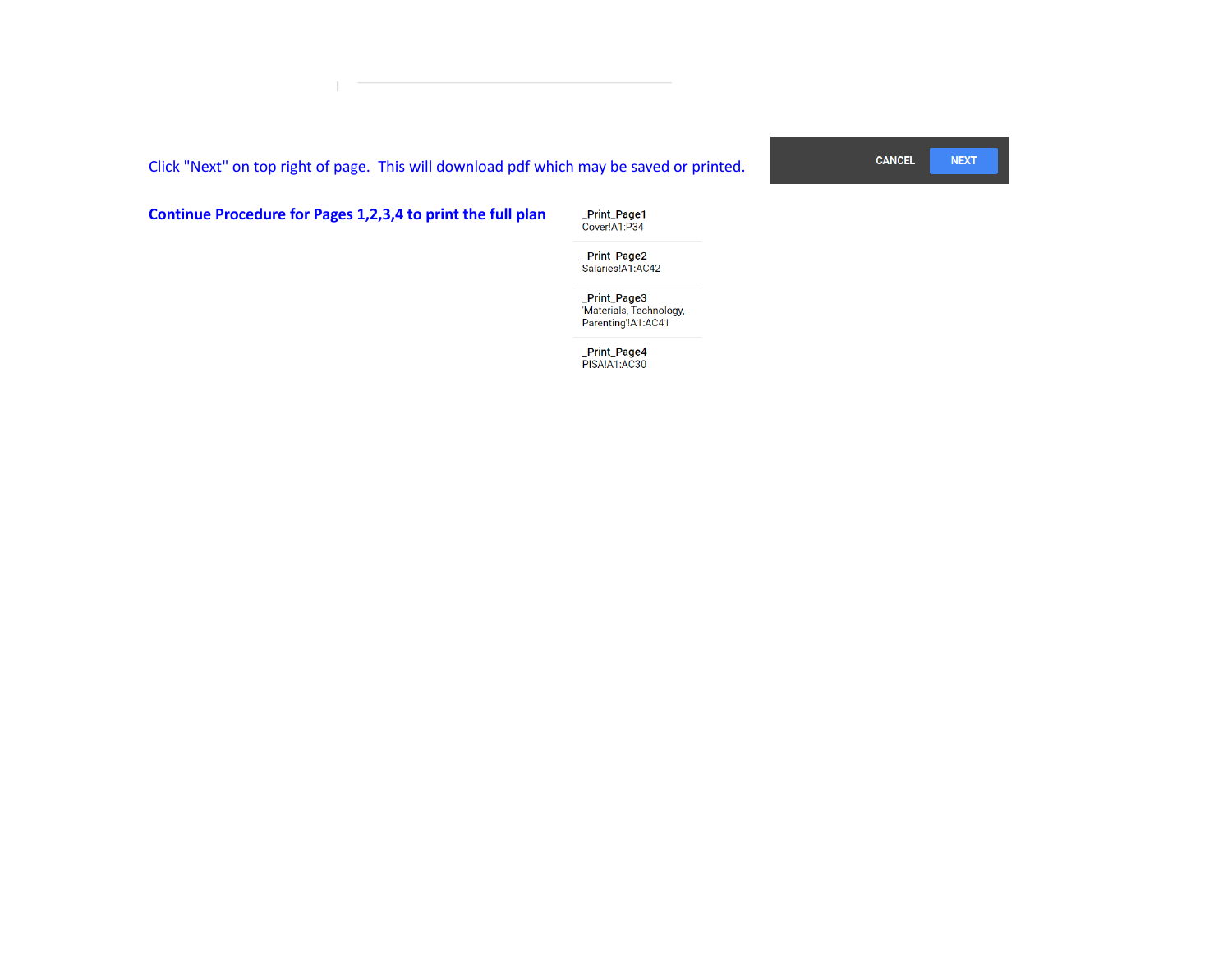#### **Bunker, Berkeley L. ES**

| 298,728.00<br>298,728.00 |
|--------------------------|
|                          |
|                          |
|                          |
| 2,987.28                 |
| 2.987.28                 |
|                          |
|                          |

| Licensed Staffing            | Parapro Staffing                       |                  | Other Salaries | Supplies                             |                 | Additional Parenting | PISA                      |            |
|------------------------------|----------------------------------------|------------------|----------------|--------------------------------------|-----------------|----------------------|---------------------------|------------|
| Class Size Reduction Teacher | \$281,685.00 Certified Temporary Tutor | \$14,300.00 None |                | Technology Supplies - Instruction:   | \$2,693.14 None |                      | Supplies/Materials - PISA | \$2,987.28 |
|                              |                                        |                  |                | Supplies / Materials - Instructional | \$49.86         |                      |                           |            |
|                              |                                        |                  |                |                                      |                 |                      |                           |            |
|                              |                                        |                  |                |                                      |                 |                      |                           |            |
|                              |                                        |                  |                |                                      |                 |                      |                           |            |
|                              |                                        |                  |                |                                      |                 |                      |                           |            |
|                              |                                        |                  |                |                                      |                 |                      |                           |            |
|                              |                                        |                  |                |                                      |                 |                      |                           |            |
|                              |                                        |                  |                |                                      |                 |                      |                           |            |
|                              |                                        |                  |                |                                      |                 |                      |                           |            |
|                              |                                        |                  |                |                                      |                 |                      |                           |            |
|                              |                                        |                  |                |                                      |                 |                      |                           |            |
|                              |                                        |                  |                |                                      |                 |                      |                           |            |

| ORMULAS ONLY                                      | DO NOT ENTER BELOW THIS ROW: Compilation of all expenditures |        |          |                                |                                           |              |                                                          |                 |                         |              |                       |                                                                                           |                      |                           |                            |                           |                                                                            |  |
|---------------------------------------------------|--------------------------------------------------------------|--------|----------|--------------------------------|-------------------------------------------|--------------|----------------------------------------------------------|-----------------|-------------------------|--------------|-----------------------|-------------------------------------------------------------------------------------------|----------------------|---------------------------|----------------------------|---------------------------|----------------------------------------------------------------------------|--|
| <b>BALANCED</b><br><b>BALANCED</b>                | (based on single amendment)<br>(summation of all amendments) |        |          |                                | None<br>None                              |              |                                                          |                 |                         |              |                       |                                                                                           |                      | DELI<br><b>UPD</b><br>CRF | DELI<br><b>UPD</b><br>CRE. | DELI<br><b>UPD</b><br>CRE | DELETE<br><b>UPDATE</b><br>CREATE                                          |  |
| <b>FORMULAS ONLY</b><br><b>DO NOT ENTER BELOW</b> | School<br>Category                                           | Object | Function | <b>CONDS</b><br>Position.      | FTE                                       | <b>Cents</b> | Fraction of Position, Expenditure, or<br><b>Activity</b> | Quantity        | <b>Unit Description</b> | Price (each) | <b>Title I Budget</b> | <b>Description: Carefully</b><br>choose the correct                                       | Citat d ≊ 5          | Rev                       | Rev                        | Rev                       | Rev Title I Submitted<br>sio Notes Description                             |  |
|                                                   | <b>Bunker, Berk Licensed</b>                                 |        |          |                                |                                           |              | FORMULA ROW - HIDE DO NOT DELETE                         |                 |                         |              |                       |                                                                                           | 250                  |                           |                            |                           |                                                                            |  |
|                                                   | Bunker, Berk Licensed                                        | 100    |          | 1000 Licensed Sala             |                                           | 4.000        | <b>Class Size Reduction Teache</b>                       | \$4.00 staff    |                         | \$70,421.25  |                       | Grade leve<br>\$281,685.00 your SPP c Class size re Goal :<br>Descriptio                  | 2 Math 1.B 250 1,00  |                           |                            |                           | Allen, Samantha CSR 1 (\$67,138); Madrid, Ciara CSR 3 (\$70,890); Small, 1 |  |
|                                                   | Bunker, Berk Paraprofessional                                | 100    |          | 1000 Certified Ten             |                                           | 0.000        | Certified Temporary Tutor                                | \$650.00 hours  |                         | \$22.00      | \$14,300.00           | supports a<br>CTT; to prov Goal 3<br>duties.<br>ITEM (ipac<br>purchase a                  | 3 Dietr 1.B 250 1,00 |                           |                            |                           | Recommended: Phillip Cohen                                                 |  |
|                                                   | <b>Bunker, Berk Supplies</b>                                 | 650    |          |                                | 1000 Technology Supplies - Instructional  |              | <b>Technology Supplies - Instru</b>                      | \$14.00 devices |                         | \$115.54     |                       | action step<br>\$1,622.24 Note: Ven Toners; user Goal<br>ITEM, VEN                        | 3 Kane 1.B 250 1,00  |                           |                            |                           | SAP 127869 (2); SAP 127871 (2); SAP 127870 (2); SAP 127872 (2); SAP 12     |  |
|                                                   | <b>Bunker, Berk Supplies</b>                                 | 610    |          |                                | 1000 Supplies / Materials - Instructional |              | Supplies / Materials - Instru                            | \$18.00 packs   |                         | \$2.77       |                       | or how it s<br>\$49.86 Vendor is ! Glue Sticks; Goal 3<br><b>ITEM</b> (ipac<br>purchase a | 3 Kane 1.B 250 1,00  |                           |                            |                           | SAP 101468 (3); SAP 368193 (13) - sample SAP cart on-file.                 |  |
|                                                   | <b>Bunker, Berk Supplies</b>                                 | 650    |          |                                | 1000 Technology Supplies - Instructional  |              | Technology Supplies - Instru                             | \$10.00 devices |                         | \$107.09     |                       | action ster<br>\$1,070.90 Note: Ven Projector bu Goal 3<br>ITEM, VEN                      | 3 Kane 1.B 250 1.00  |                           |                            |                           | quote on-file                                                              |  |
|                                                   | Bunker, Berk PISA                                            | 610    |          | 3300 Supplies/Materials - PISA |                                           |              | Supplies/Materials - PISA                                | \$1.00 pallet   |                         | \$1,367.82   |                       | or how it s<br>\$1,367.82 Vendor is ! Paper; to pr Goal {<br>ITEM, VEN<br>or how it s     | 2 Castr 3.B 250 3,30 |                           |                            |                           | SAP 123639                                                                 |  |
|                                                   | Bunker, Berk PISA                                            | 610    |          | 3300 Supplies/Materials - PISA |                                           |              | Supplies/Materials - PISA                                | \$26.00 cases   |                         | \$38.80      |                       | \$1,008.80 Vendor is ! Paper, assor Goal {<br>ITEM, VEN<br>or how it s                    | 2 Castr 3.B 250 3,30 |                           |                            |                           | SAP 123616 (7); SAP 123612 (7); SAP 123611 (7); SAP 123614 (5)             |  |
|                                                   | Bunker, Berk PISA                                            | 610    |          | 3300 Supplies/Materials - PISA |                                           |              | Supplies/Materials - PISA                                | \$10.00 reams   |                         | \$10.30      |                       | \$103.00 Vendor is ! Card Stock / Goal {<br>ITEM, VEN<br>or how it s                      | 2 Castr 3.B 250 3.30 |                           |                            |                           | SAP 124597                                                                 |  |
|                                                   | Bunker, Berk PISA                                            | 610    |          | 3300 Supplies/Materials - PISA |                                           |              | Supplies/Materials - PISA                                | \$5.00 units    |                         | \$32.00      |                       | \$160.00 Vendor is ! Laminating   Goal {<br>ITEM, VEN<br>or how it s                      | 2 Castr 3.B 250 3,30 |                           |                            |                           | SAP 128010                                                                 |  |
|                                                   | Bunker, Berk PISA                                            | 610    |          | 3300 Supplies/Materials - PISA |                                           |              | Supplies/Materials - PISA                                | \$2.00 packs    |                         | \$19.24      |                       | \$38.48 Vendor is ! Laminating   Goal f<br>ITEM, VEN<br>or how it s                       | 2 Castr 3.B 250 3,30 |                           |                            |                           | SAP 3905053                                                                |  |
|                                                   | Bunker, Berk PISA                                            | 610    |          | 3300 Supplies/Materials - PISA |                                           |              | Supplies/Materials - PISA                                | \$10.00 boxes   |                         | \$6.04       |                       | \$60.40 Vendor is ! Folders (file Goal 6<br>ITEM, VEN<br>or how it s                      | 2 Castr 3.B 250 3.30 |                           |                            |                           | SAP 1394803, manila file folders                                           |  |
|                                                   | Bunker, Berk PISA                                            | 610    |          | 3300 Supplies/Materials - PISA |                                           |              | Supplies/Materials - PISA                                | \$10.00 units   |                         | \$5.59       |                       | \$55.90 Vendor is ! Sheet prote Goal {<br>ITEM, VEN<br>or how it s                        | 2 Castr 3.B 250 3,30 |                           |                            |                           | SAP 498761                                                                 |  |
|                                                   | Bunker, Berk PISA                                            | 610    |          | 3300 Supplies/Materials - PISA |                                           |              | Supplies/Materials - PISA                                | \$4.00 units    |                         | \$3.71       |                       | \$14.84 Vendor is ! Border, Bulli Goal {                                                  | 2 Castr 3.B 250 3,30 |                           |                            |                           | SAP SCD108103                                                              |  |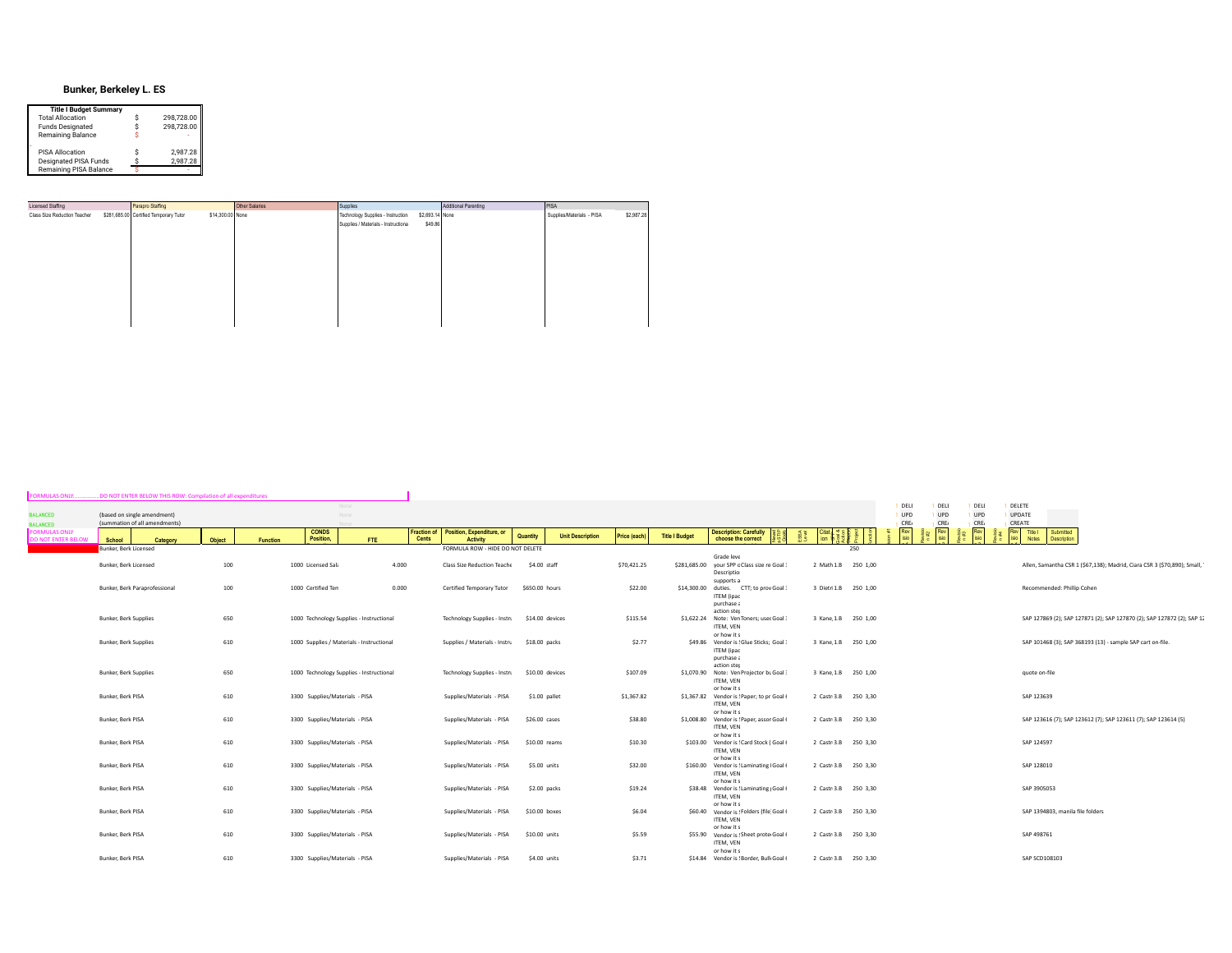|                   |                                |                           |              |         | ITEM, VEN                               |                      |                                                                             |
|-------------------|--------------------------------|---------------------------|--------------|---------|-----------------------------------------|----------------------|-----------------------------------------------------------------------------|
|                   |                                |                           |              |         | or how it s                             |                      |                                                                             |
| Bunker, Berk PISA | 3300 Supplies/Materials - PISA | Supplies/Materials - PISA | \$8.00 units | \$22.25 | \$178.04 Vendor is ! Alphabet be Goal { | 2 Castr 3.B 250 3,30 | SAP RR731 (qty. 2 x \$20.45); SAP DD939 (qty. 2 x \$27.89); SAP FF491 (qty. |
|                   |                                |                           |              |         |                                         |                      |                                                                             |
|                   |                                |                           |              |         |                                         |                      |                                                                             |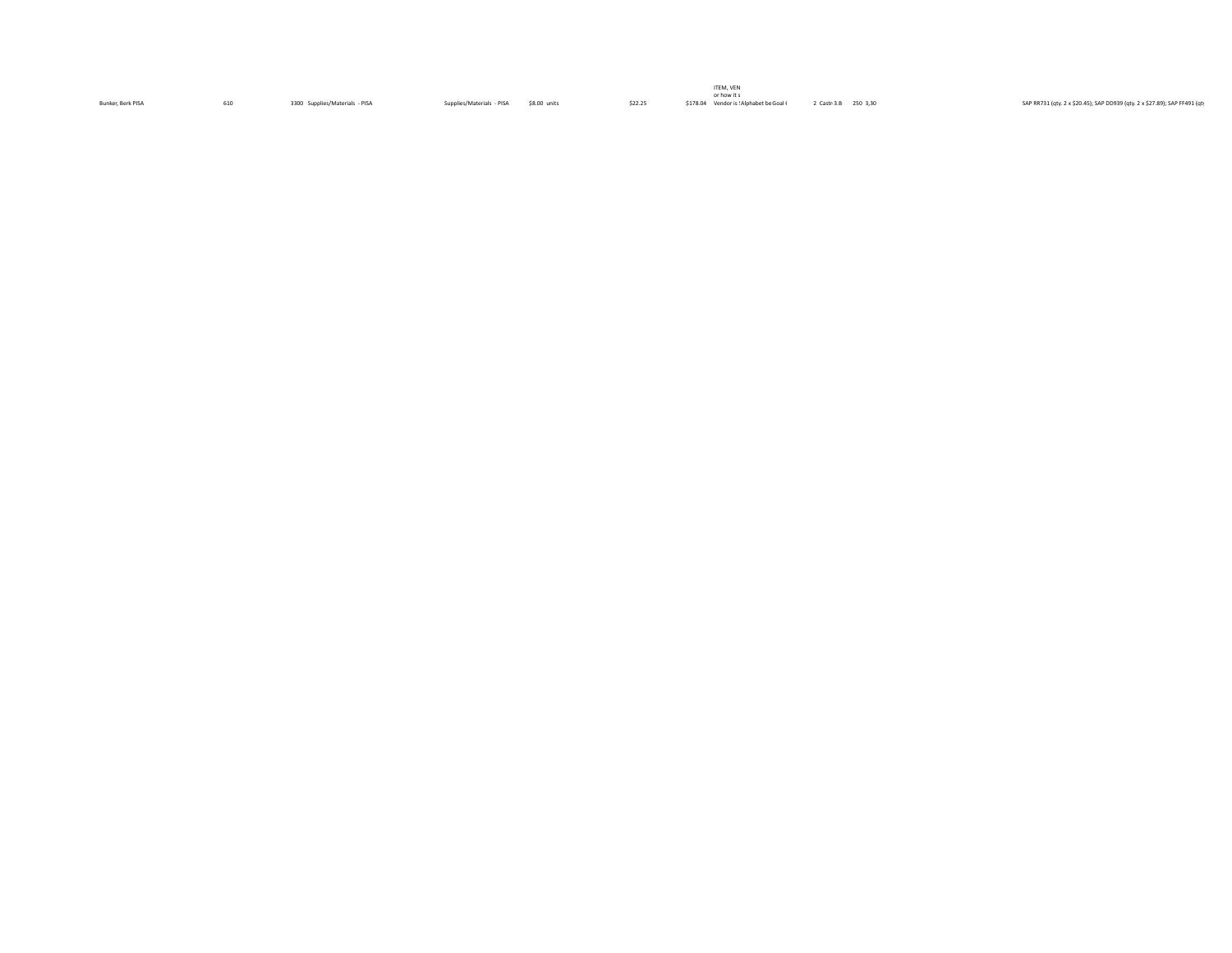## Bunker, Berkeley L. ES Title I Budget Revision 1 April 17, 2022

|                               | <b>Revision:</b> |               |          |       |        |        |         |                      |
|-------------------------------|------------------|---------------|----------|-------|--------|--------|---------|----------------------|
| <b>Take From:</b>             |                  | (FTE)<br>None | (Detail) | (Qty) | (Unit) | (Cost) | (Total) | (Description)        |
| <b>Move To:</b>               |                  | (FTE)<br>None | (Detail) | (Qty) | (Unit) | (Cost) | (Total) | <i>(Description)</i> |
| <b>Narrative Change Only:</b> |                  | (FTE)<br>None | (Detail) | (Qty) | (Unit) | (Cost) | (Total) | (New Description)    |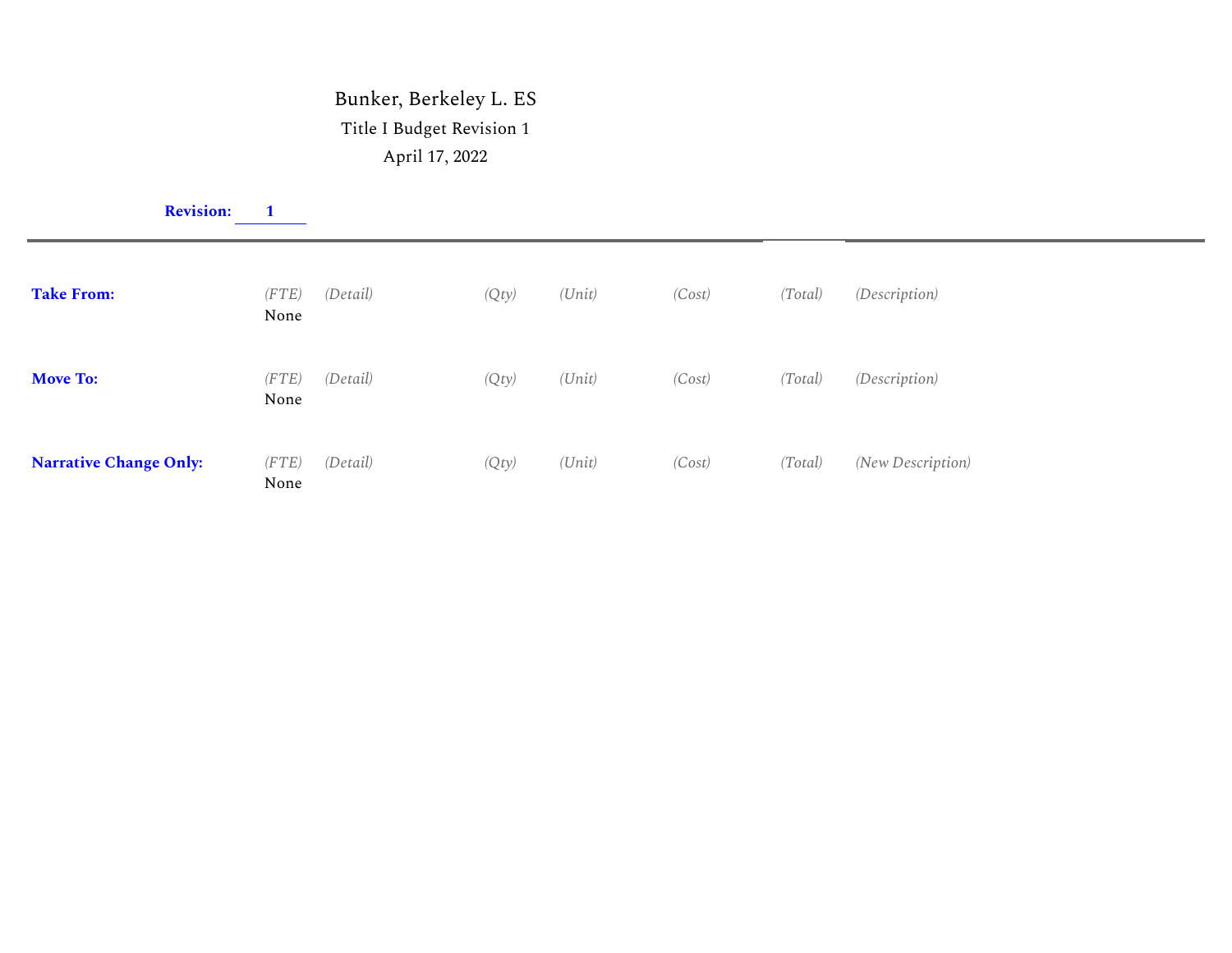| Bunker, Berkeley L. ES                 |          |            |          |        |  |  |  |  |
|----------------------------------------|----------|------------|----------|--------|--|--|--|--|
| <b>Revision 1 Summary</b><br>4/17/2022 |          |            |          |        |  |  |  |  |
| Category                               | Function | <b>FTE</b> | Quantity | Total  |  |  |  |  |
|                                        |          | #VALUE!    | 0.00     | \$0.00 |  |  |  |  |